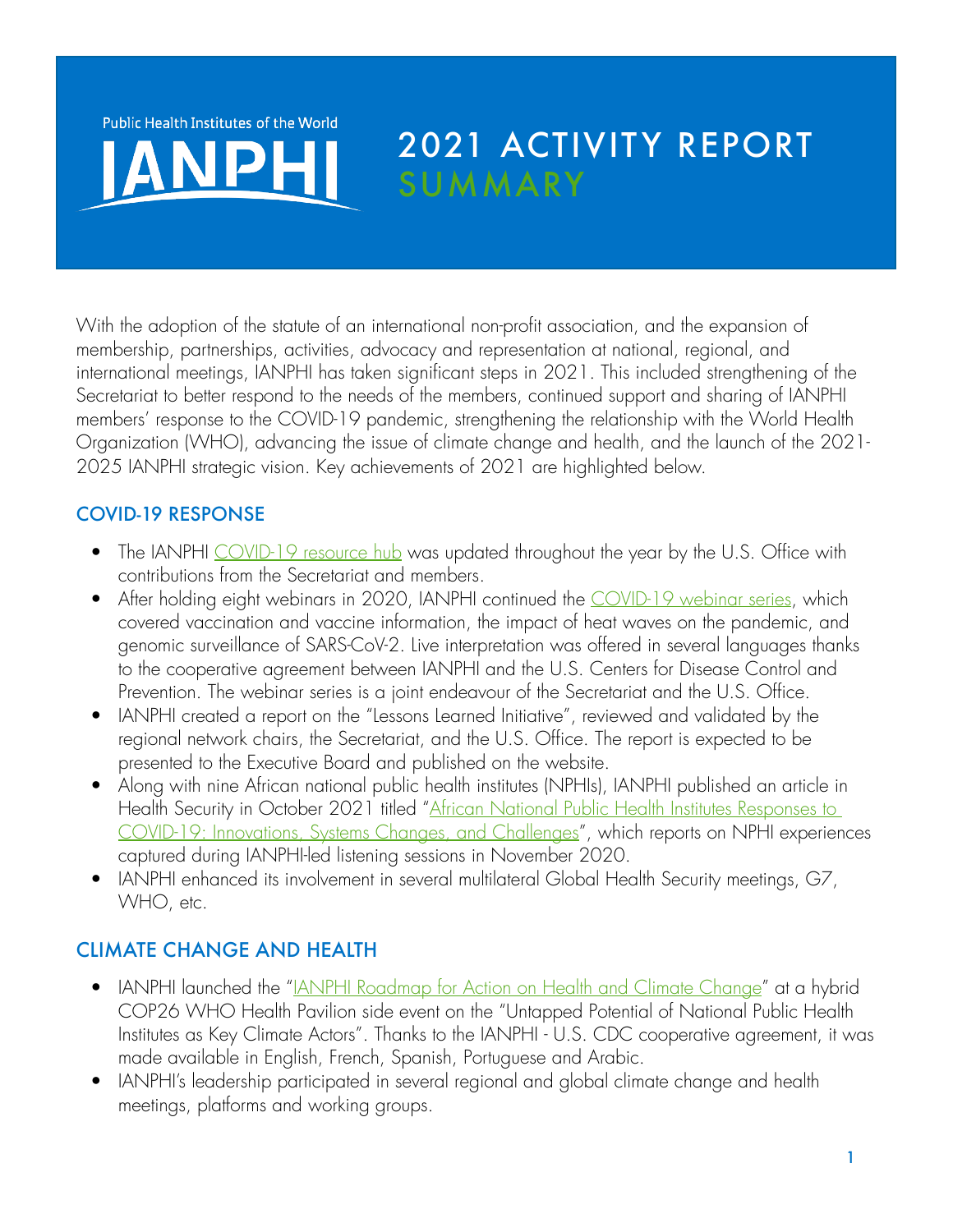#### WORKING WITH IANPHI MEMBERS THROUGH REGIONAL NETWORKS

- The regional chair and vice-chair elections have been aligned with the IANPHI Annual Meeting to enhance the operationalization and collaboration between Regional Networks.
- A "generic" Public Health Strategic Framework for COVID-19 was developed for utilization among **IANPHI Europe Network** members.
- The Ibero-America Network was launched, within the **IANPHI Latin America Network**, to bring support for equipment, training activities and the creation of a hub for genomic information for the region.
- Two meetings on genomic sequencing strategies, capacity building, pandemic preparedness and response were organized, in addition to two additional IANPHI-wide webinars on the COVID-19 pandemic by the IANPHI Asia Regional Network.
- A shared document was created to track all **IANPHI Africa Network** activities, which can be updated by the network chair, vice-chair and the IANPHI Secretariat, and viewed by all network members, to help spur member participation in the network activities.

### WORKING WITH PARTNERS

- Progress was made on Memorandum of Understanding with **WHO** to expand collaboration between both organizations and ensure representation of IANPHI and WHO at the meetings of each other's governing bodies.
- A Memorandum of Understanding was signed between the Task Force for Global Health and IANPHI following its approval by the IANPHI General Assembly.
- IANPHI strengthened its collaboration with the WHO Regional Office for Europe, the Agency for Public Health Education Accreditation, the Eastern Mediterranean Public Health Network, the Africa Centres for Disease Control and Prevention (Africa CDC), and the European Commission.
- IANPHI submitted a proposal to assist NPHIs in targeted countries to apply for the **Bill &** Melinda Gates Foundation Grand Challenge on integrated surveillance and to support for the WHO Hub for Pandemic and Epidemic Intelligence.

## U.S. OFFICE

- In August 2021, Burkina Faso's Institut National de Santé Publique, IANPHI and U.S. CDC successfully implemented a hybrid **Staged Development Tool** (SDT) workshop. The SDT helps NPHIs assess their current capacity, identify gaps and develop a roadmap to achieve better functioning and bring continued support to more than a dozen countries in Africa and Southeast Asia and alongside Africa CDC to build and strengthen NPHIs throughout this pandemic.
- IANPHI and U.S. CDC are supporting **NPHI strengthening activities** in Burkina Faso, Colombia, Cote d'Ivoire, Guinea, Nigeria, Zambia.
- The IANPHI communications team published in March 2021, for the first time since 2016, a [public-facing progress report.](https://www.ianphi.org/news/2021/2020-progress-report.html)